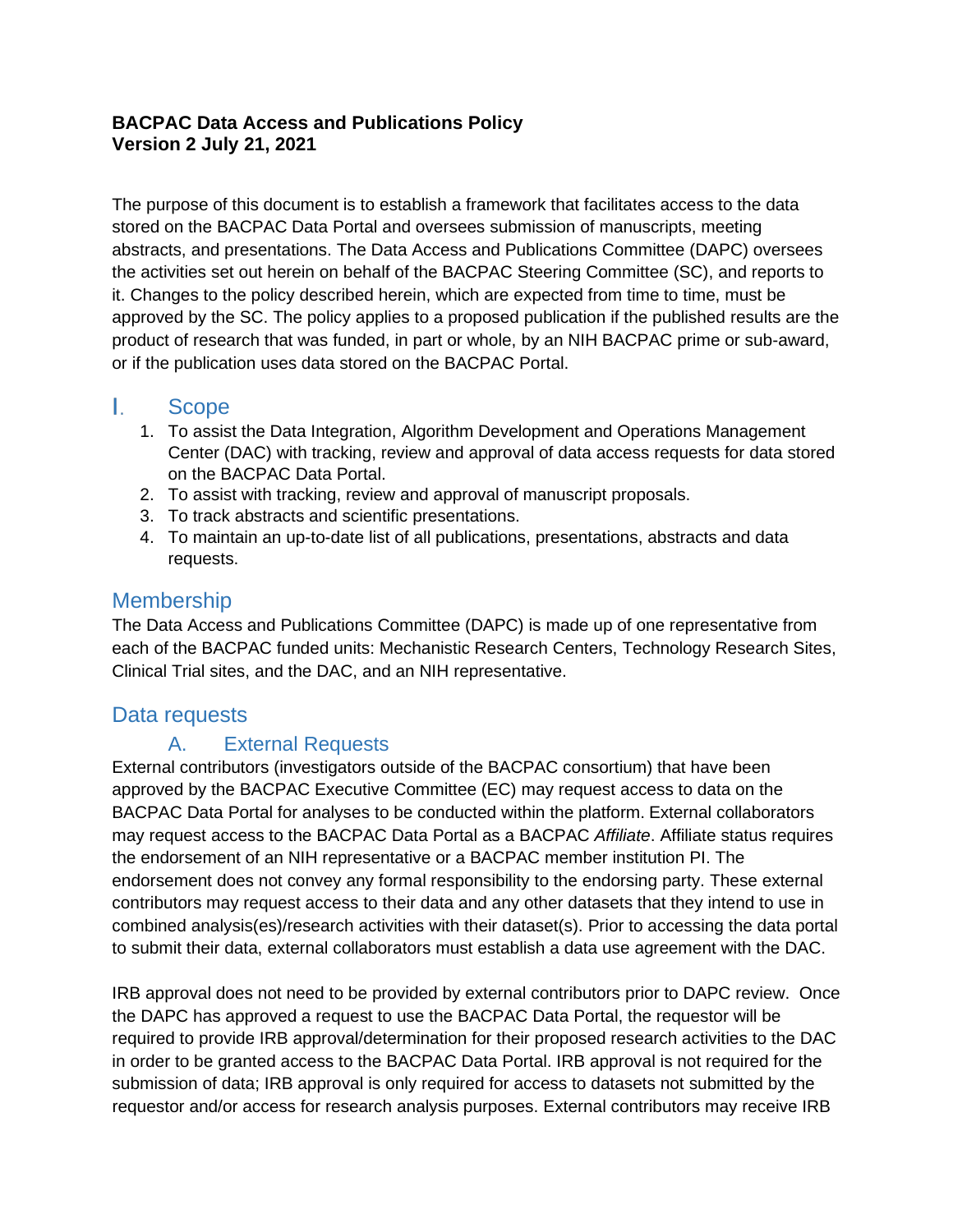approval/determination from either their local IRB or IRB of record (i.e., if they are involved in a research study that has a single IRB, such as an ancillary project).

## B. Internal Requests

Investigators/study staff at BACPAC member institutions and affiliated with BACPAC research projects must 1) be listed on the IRB Reliance Agreement with Advarra for BACPAC Data Portal Protocol and 2) have a Data Use Agreement established between the BACPAC investigators'/study staff's institution and the DAC in order to be approved for access to the BACPAC Data Portal.

## C. All Requests

Unless prohibited by the data contributor, basic summary level data (e.g., number of patients summarized by race) may be made available without IRB approval for specific research activities.

Requests to access data are managed through the interactive BACPAC Microsoft Teams channel or other secure method external to Teams as determined by the DAPC. The request form is included as Appendix A.

### Publication proposals

Publication proposals fall under one of two categories: proposals that require approval by the DAPC (Type 1 proposals) and proposals that are reported to the DAPC but do not require approval (Type 2 proposals). All manuscript proposals are tracked using the interactive BACPAC Manuscript Tracking System (MTS). Type 1 proposals must be entered into the BACPAC MTS before the writing process has begun and require review and approval by the DAPC. Type 2 proposals must be entered into the BACPAC MTS at the same time the manuscript is submitted for publication and do not require review.

### Proposals requiring approval by the DAPC (Type 1 proposals)

Manuscript proposals requiring review, Type 1 proposals, are generally those that emanate from within the DAC structure or those that propose to use the BACPAC Data Portal data. Examples include proposals for manuscripts

- originating at the DAC, e.g. a protocol paper;
- to be written by a BACPAC working group, e.g. a paper on the design of the theoretical model of cLBP;
- by a BACPAC project that requests another BACPAC project's data when there is no existing collaboration with that project;
- by a non-BACPAC investigator using the BACPAC Portal data;
- on data that has previously been accessed.

Type 1 manuscripts that are network-wide and/or describe key BACPAC findings are categorized as *primary manuscripts*. An example of a *primary manuscript* is a paper that reports results of any BACPAC-wide clinical trial. Primary manuscripts are subject to additional rules such as authorship rules.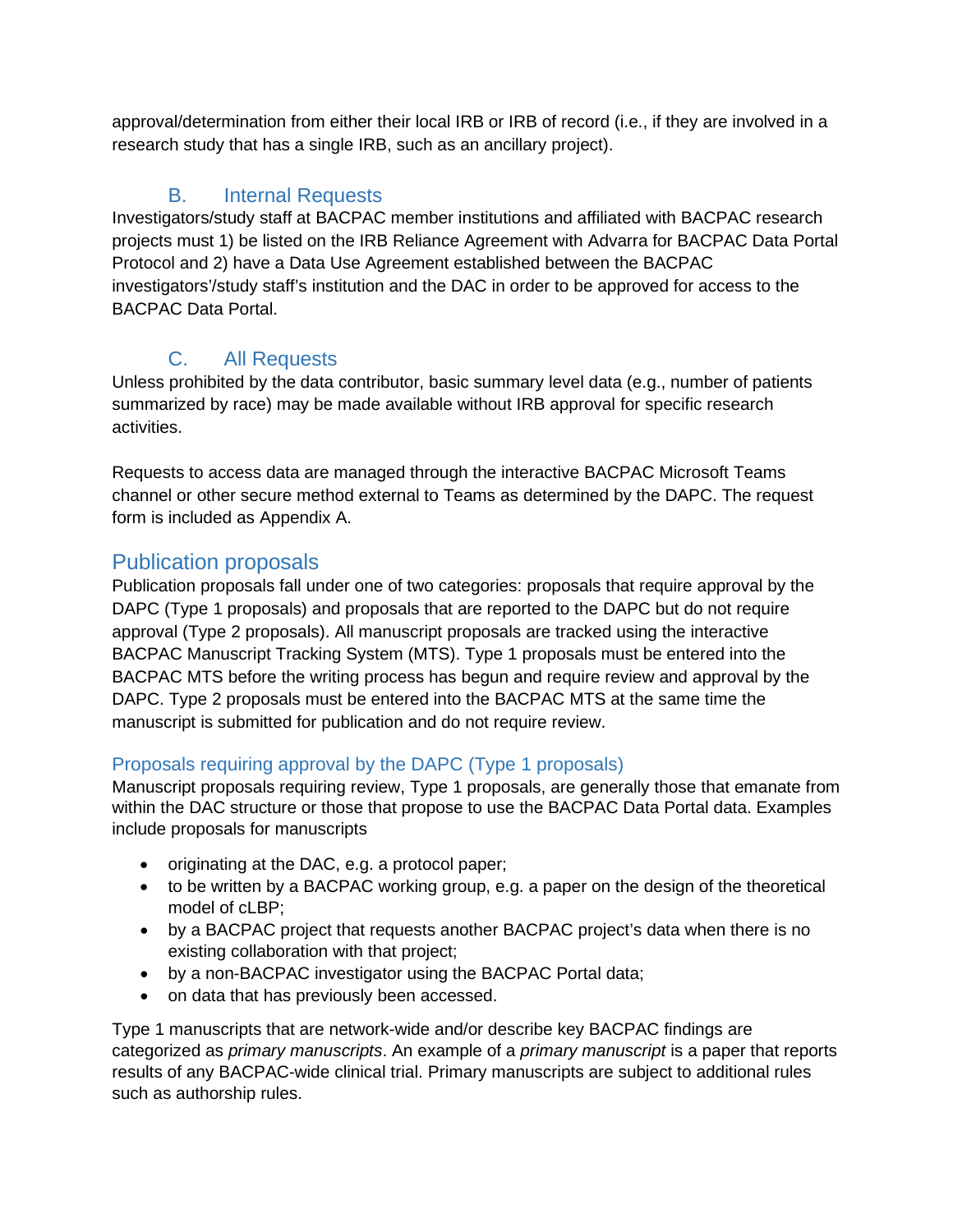### Proposals not requiring approval by the DAPC (Type 2 proposals)

Manuscript proposals that do not require review, Type 2 proposals, are generally those that do not originate at the DAC or a BACAPC working group or those that do not rely on the BACPAC Data Portal data (with the exception of proposals requesting access to the unit's own data for analysis on the BACPAC Data Portal). Examples include proposals for papers

- by any site (Mechanistic Research Center, Technology Site, Phase 2 Clinical Trial) reporting on their own data (regardless whether the site's data are being accessed from the BACPAC Portal or locally);
- that propose analyses funded through BACPAC grants without data or using data produced outside of BACPAC (e.g. a statistical methodology paper by a statistician at one of the Technology Sites);
- by two or more BACPAC sites who agree to work together on a joint paper that might or might not use joint data but does not use data from other sites.

#### Abstracts and presentations

As much as is feasible, all published abstracts and the titles, location, and dates of major presentations should be sent to the DAPC so that they may be posted to the BACPAC website and added to the BACPAC list of publications and presentations. All abstracts and presentations are required to reference the BACPAC research program (see Appendix B).

Presentations (oral and poster) and abstracts of BACPAC findings associated with primary manuscripts require full review prior to submission. The approval process for presentations of findings associated with primary manuscripts is the same as that for Type 1 manuscript proposals.

### Review process for data requests and manuscript proposals

Each unique request for data access and/or manuscript proposal is submitted through MS Teams or other secure platform as determined by the DAC. Forms are checked for completeness, and, if incomplete, the requester is notified. If additional data are needed for an already approved request, an amendment to the original request must be submitted for approval.

Requests from external contributors will require an initial assessment by the DAC DAPC representative to evaluate the BACPAC Data Portal resource requirements associated with then contributor's proposed research activities. If the proposed research activity is viewed as requiring too many resources (e.g., excessive computing costs), the request will not be allowed to proceed. Otherwise, the request will follow standard DAPC review for data access requests.

As determined by the DAC and DAPC, some data may be deemed minimally restricted, for example, data pre-approved for consortium wide use. Datasets designated as minimally restricted will be made available for access on the portal after administrative processing; access to these data will not require full DAPC review. Completed requests follow the review processes below.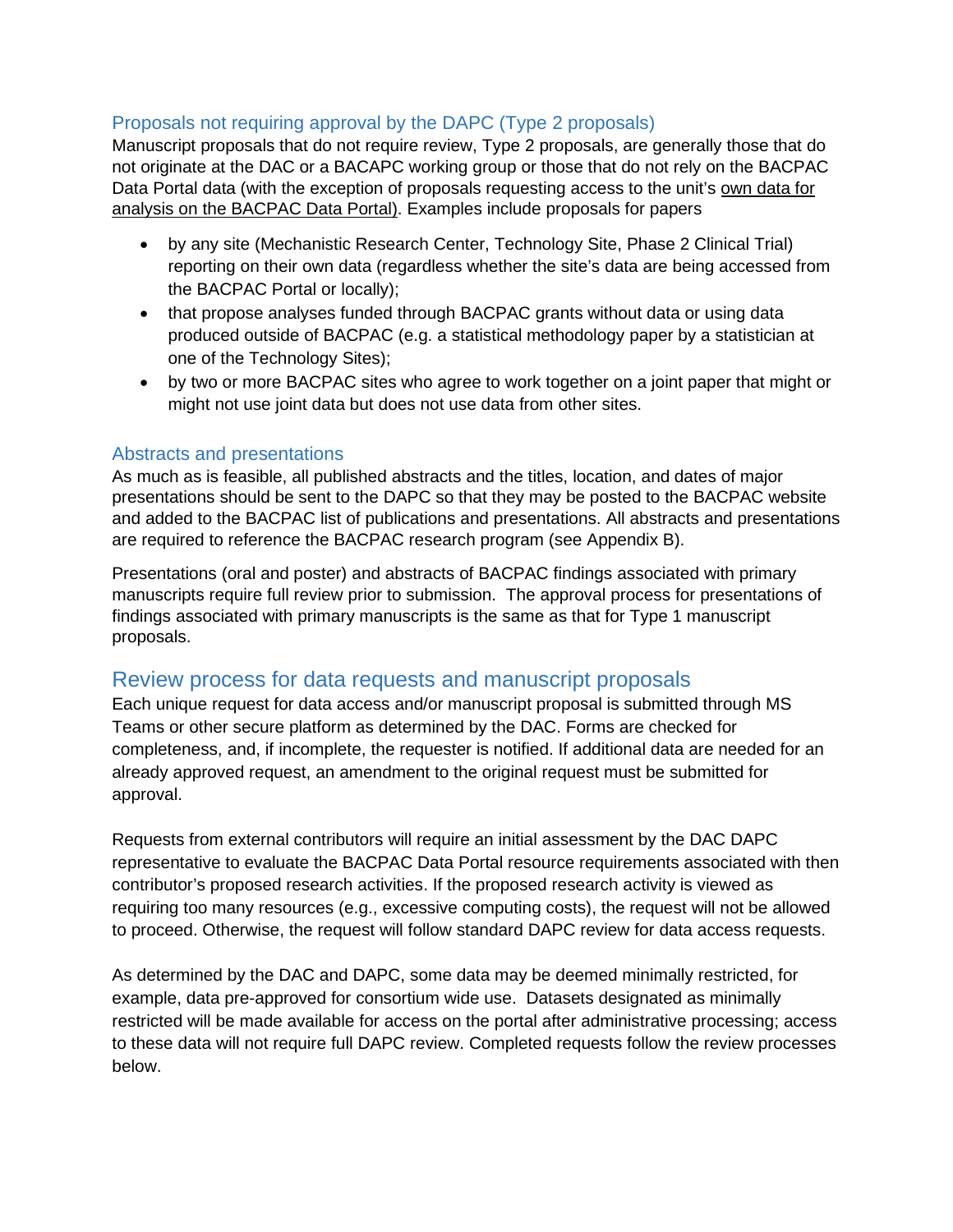The representative from the proposing unit will be excluded from voting on the request. Requests will be approved, approved with revisions, or rejected by majority vote among remaining DAPC members in attendance during a regularly scheduled bi-weekly meeting. In no case will a vote take place with fewer than seven voting members. For requests emanating from investigators external to BACPAC, the DAPC may require a representative from the external organization to attend a DAPC meeting to provide additional data or rationale for the request.

### Data Requests to Deposit or Access a site's own Data and Data Requests for Non-Publication Purposes

Data access requests for a BACPAC project to deposit or access their own data on the BACPAC Data Portal or data requests for non-publication purposes will not require review by the DAPC. These requests will require only administrative review by the DAC DAPC representative and will be stored on MS Teams. DAPC members will be alerted to such requests via email.

#### Publication Proposals and Data Requests for Publication Purposes

For publication requests, the designation of Type 1 and Type 2 is made by the proposer and is confirmed by the DAC staff in consultation with the DAPC committee chair or representative if needed. Units requesting the use of data from other units should plan to collaborate with those units.

#### Type 1 Publication Proposals

Type I proposals must be submitted into the BACPAC MTS before the writing process has begun. Type 1 requests are reviewed by at least two reviewers assigned by the DAPC. As a part of the review process, the DAPC informs sites whose data are being requested. This allows the sites to be involved in the paper writing process (if interested) and be a co-author. Reviewers will review the proposal for overlap with existing BACPAC manuscript proposals and BACPAC publications. The DAPC will evaluate the scientific merit of the proposal, and will provide comments. If extensive overlap exists, the DAPC will notify the requester and may recommend collaboration.

Proposals are approved, approved with revisions, or rejected by majority vote among non-conflicted DAPC members during a regularly scheduled bi-weekly meeting as outlined above, therefore the review process will take between 1 and 4 weeks depending upon the committee meeting schedule and workload. Requesting units are notified of the review outcome and provided DAPC members' feedback at the end of the review period.

If a decision cannot be made, the DAPC will consult the EC. Should it become necessary to revise a proposal, the proposal author should submit a new proposal to the DAPC that highlights the changes in the text. The revised proposal is then reviewed as described above. Once the Type 1 request has been approved, the DAC enters the proposal information into the MTS, where the manuscript is tracked through publication.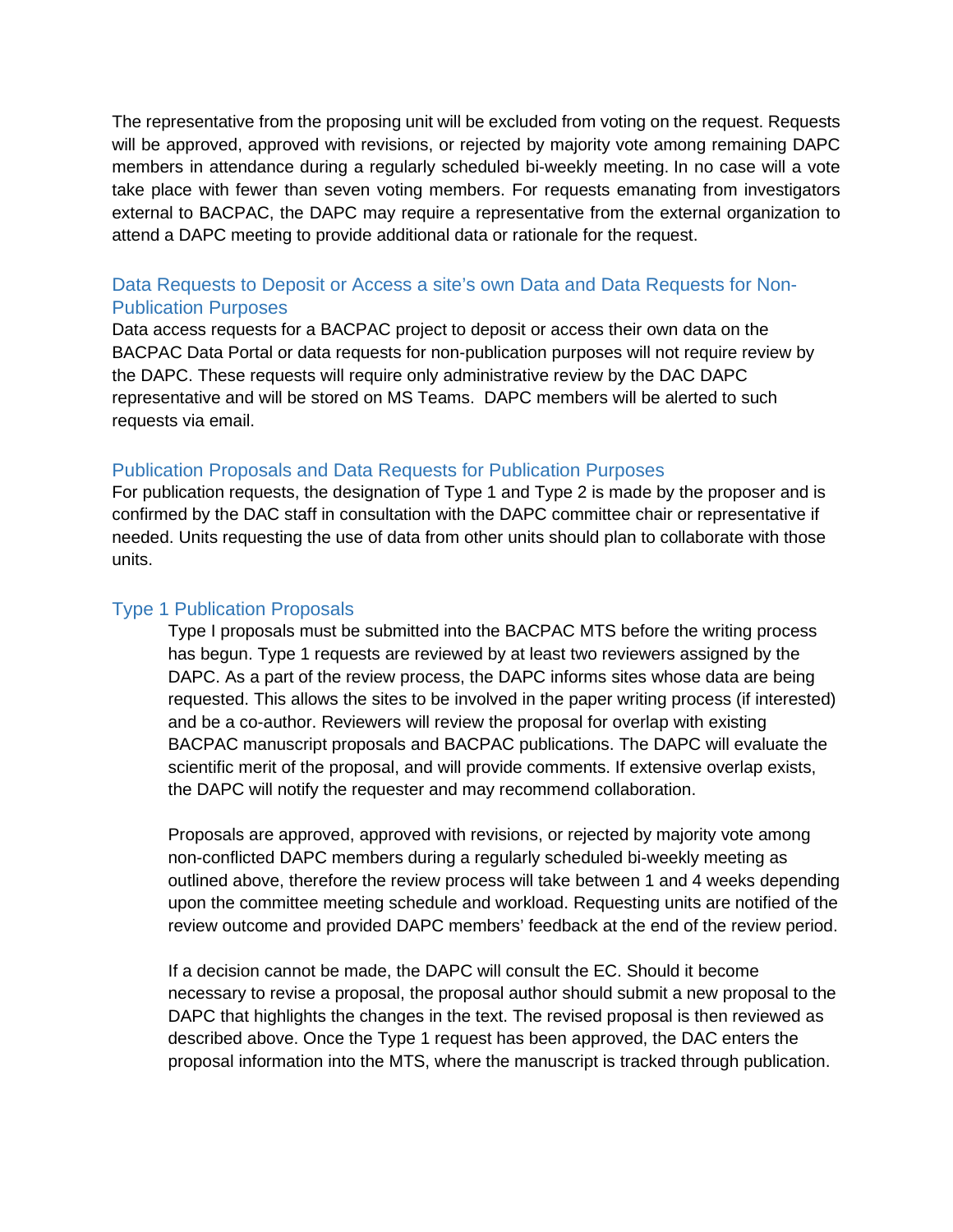The final draft of each primary manuscript is reviewed by the DAPC to provide comments and to finalize the list of authors according to the authorship policy prior to submission to a journal (see next section).

#### Authorship policy for primary manuscripts

Under the authorship policy set by the DAPC, authors are expected to draft content, revise work critically for important intellectual content, or play a key role in the acquisition, analysis, or interpretation of data for the work, but individual units may rely on their own internal criteria when nominating individuals for authorship or acknowledgement.

Each primary manuscript proposal should list proposed writing group members, typically no more than six, and proposed lead authors. The list of co-authors typically consists of at most two investigators from each of the BACPAC units involved in the corresponding project and the NIH Project Officer(s) or Project Scientist(s) as appropriate. Representation from some units may be increased if greater than two individuals meet the DAPC requirement for authorship, if appropriate. Co-authors are nominated by the BACPAC unit involved in the project. Note that the lead authors do not count against the two-co-author limit. The writing group is typically a subset of the co-author list. The DAPC facilitates the process of creating the list of co-authors for primary manuscripts, reviews the co-author list, and recommends additions or changes when appropriate.

Investigators participating in the study but not in the writing of the paper may be listed in the acknowledgements section.

#### Type 2 Publication Proposals

Type 2 manuscript proposals should be submitted to the DAPC at the same time as they are submitted to the journal so that these manuscripts can be tracked using the interactive BACPAC Manuscript Tracking System (MTS).

### Post-Review Actions and Requirements

After approval by the DAPC, proposals are posted on the BACPAC Microsoft Teams channel or other secure method as determined by the DAPC. Any investigator wishing to join the writing group should contact the first author, who will be responsible for updating the MTS. The DAC is responsible for keeping the public-facing website up to date.

#### Notification of acceptance of the manuscripts for publication

Investigators should notify the DAPC when manuscripts are accepted and provide the expected publication date. Final manuscripts should be submitted to the DAPC and the journal simultaneously.

The DAPC will be responsible for ensuring grantees and other partners notify HEAL Communications, alongside their program officers, of any scientific publication or manuscript immediately upon acceptance for publication by a journal. Notification should be made by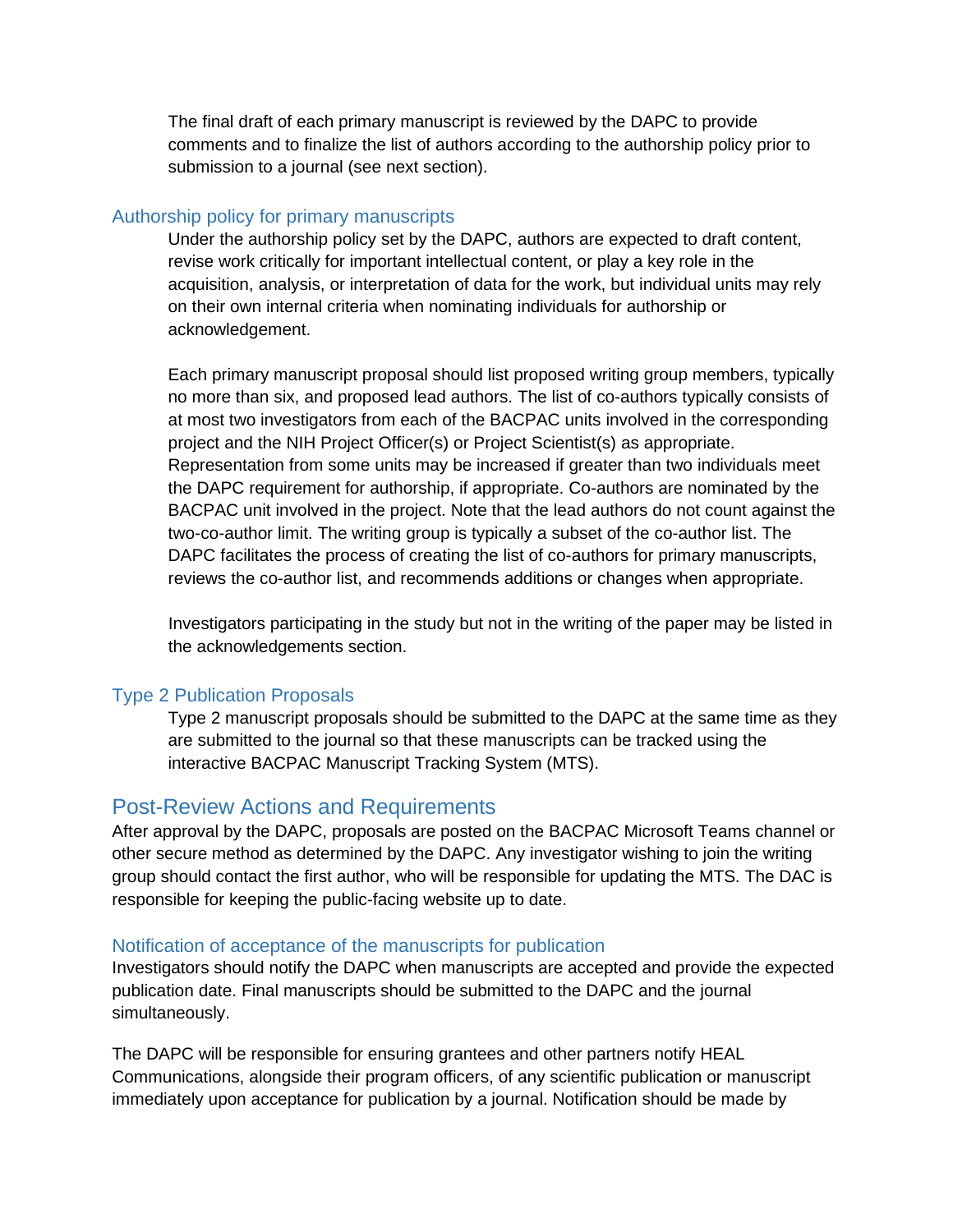sending an email to HEAL Initiative at HEALquestion@od.nih.gov and to the assigned program officer.

#### Notification of publication

Investigators should notify the DAPC when manuscripts are published. Published versions of the manuscripts need to be provided to DAPC.

### Acknowledgements

All papers, abstracts, and presentations (oral and poster) should include the acknowledgment: *The Back Pain Consortium (BACPAC) Research Program is administered by the* National Institute of Arthritis and Musculoskeletal and Skin Diseases *(*NIAMS*).*

If data from a certain Mechanistic Research Center, Technology Research Site or Phase 2 Clinical Trial are included, papers, abstracts and presentations (oral and poster) should include the corresponding grant number in the acknowledgment (see Appendix B).

BACPAC researchers who publish using data collected by other BACPAC researchers will be required to cite, at minimum, the protocol paper for the study through which the data were collected.

Additionally, the NIH grants policy statement outlines requirements for acknowledging Federal funding in the following products when describing projects or programs funded in whole or in part with NIH funds:

- research publications
- press releases and other public statements
- other publications or documents about research that is funded by NIH
- requests for proposals and bid invitations
- and other documents describing projects or programs funded in whole or in part with Federal money

should include the following statements:

#### Statement of support

*This research was supported by the National Institutes of Health through the NIH HEAL Initiative under award number [specific NIH grant number(s) in this format: R01GM987654].* 

Grantees should also include a disclaimer that says:

*The content is solely the responsibility of the authors and does not necessarily represent the official views of the National Institutes of Health or its NIH HEAL Initiative.*

### NIH Public Access Policy

The NIH Public Access Policy states that all NIH-funded studies must submit copies of their manuscripts to the digital archive PubMed Central (PMC) once accepted for publication to a peer-reviewed journal. Authors should review the journal's copyright agreement before signing and determine if they allow for submission to PMC without embargo. If not, it is the author's responsibility to negotiate with the journal to make sure this is allowable. Once accepted for publication, the manuscript should be submitted to the NIH Manuscript Submission system at http://www.nihms.nih.gov. The manuscript will be assigned a PMCID. The Coordinating Center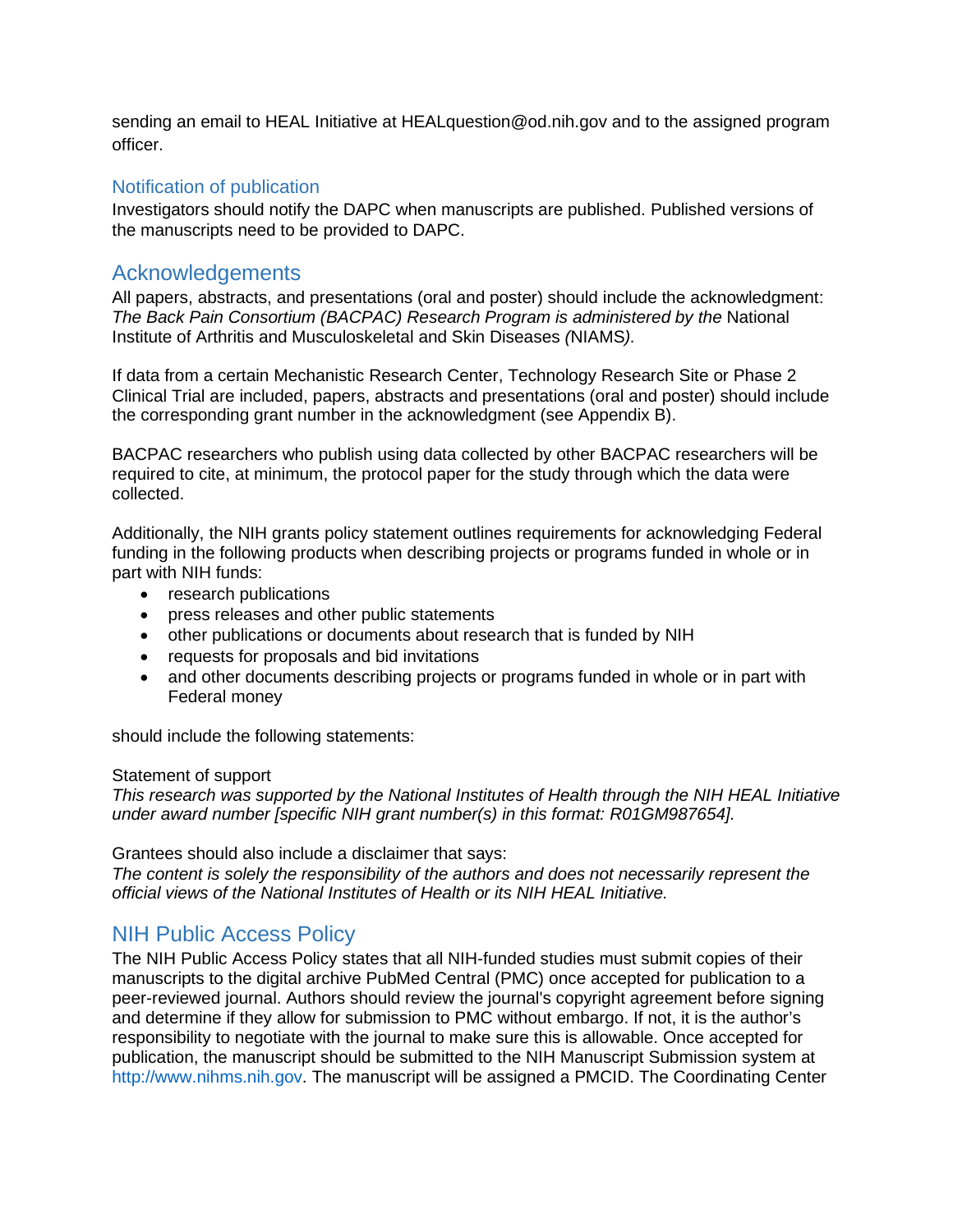should be notified of the PMCID as soon as it is available. For more information on the NIH Public Access Policy, please visit http://publicaccess.nih.gov.

### **Archives**

The DAC maintains an electronic archive of all BACPAC publications. Electronic copies of the final version of all papers and abstracts are posted on the BACPAC website.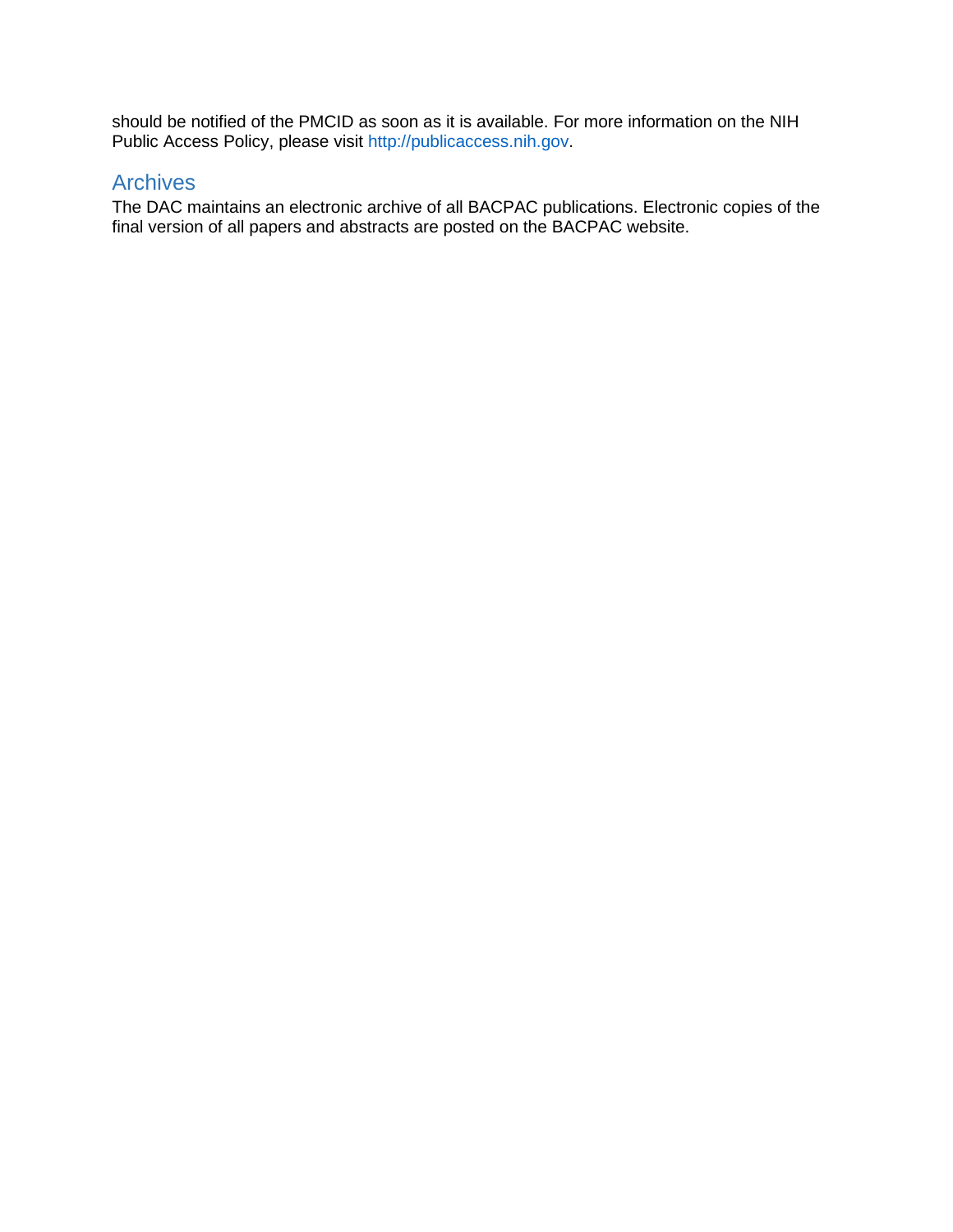### Appendix A: Data Access and Publications Request Form

*Note: The data access and publications request form will be programmed using Qualtrics or fillable form. Skips will be incorporated in the programming so that users are prompted to answer only questions applicable to the current request.*

- 1. Please enter your full name.
- 2. Please select your affiliated site and PI from the following list. [PI will be notified of this request]
- 3. What type of request are you making?
	- a. New request to access another unit's data for non-publication purposes (**answer questions 4-11, 19**)
	- b. New request to access another unit's data for publication purposes (**answer 4- 19**)
	- c. New publication proposal only (access to data on the BACPAC Data Portal is not being requested) (**answer questions 12-19**)
	- d. New request to access my own unit's data for analysis on the BACPAC Data Portal for non-publication purposes (**answer 5, 6, 9-11, 19**)
	- e. New request to access my own unit's data for analysis on the BACPAC Data Portal for publication purposes (**answer 5, 6, 9, 11, 19**)
	- f. Modification to a previous request (e.g. a new publication request on data accessed previously, or a request for access to additional data for a previously reported research question) (**answer 20, TBD**)
- 4. (a, b) Describe any discussions your unit has had with the data-owning unit regarding this proposal. Please indicate the willingness of the data-owning unit to collaborate on this proposal.

*Note: If applicable and appropriate, discussions regarding collaboration are encouraged to begin prior to the data access or publication request.*

- 5. (a, b, d, e) Please list the dataset(s) to which you are requesting access.
- 6. (a, b, d, e) Please list all those who will need access to the data and analytic tools on the BACPAC Data Portal.
	- a. Name
	- b. Affiliated Site and PI
	- c. MS Teams user account email
	- d. Role (e.g. statistician, investigator)
- 7. (a, b) What research question or hypothesis do you intend to address using this data?
- 8. (a, b) To the best of your knowledge, is this research question unique within the consortium? Explain.
- 9. (a, b, d, e) Will your analysis of the requested data require high performance computing on the portal?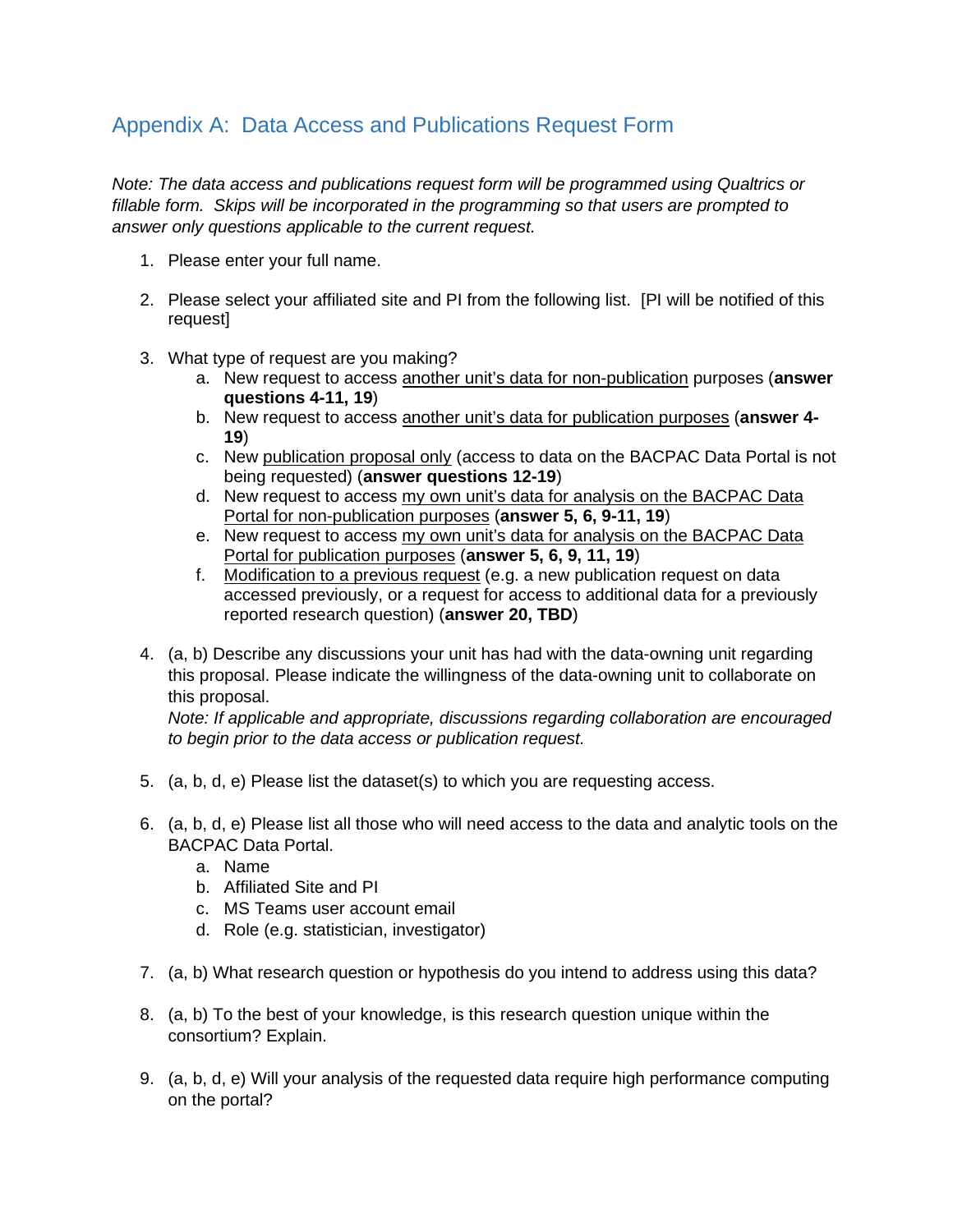- 10. (a, b, d) You have indicated you are requesting data only without plans to publish. Do you plan to publish on the data in the future?
- 11. (a, b, d, e) Does this research effort rely on BACPAC Pilot and Ancillary Study funding? *Note: Receipt of funding does not guarantee approval of data access by this committee.* a. If yes, has this funding been secured?
- 12. (b, c) Please list the lead author.
- 13. (b, c) Please list the co-authors.
- 14. (b, c) Please provide a synopsis of proposed manuscript including hypotheses/objectives, study design and inclusion/exclusion criteria.
- 15. (b, c) Please provide a brief overview of statistical analysis plan.
- 16. (b, c) What is the proposed timeline of analysis?
- 17. (b, c) Is this publication request based on exploratory analyses conducted on this data previously?
- 18. (b, c) What is the intended journal for this publication?
- 19. (a, b, c, d, e) Please provide any other information that might be helpful to the Data Access and Publications Committee.
- 20. (e) Select the request to be modified.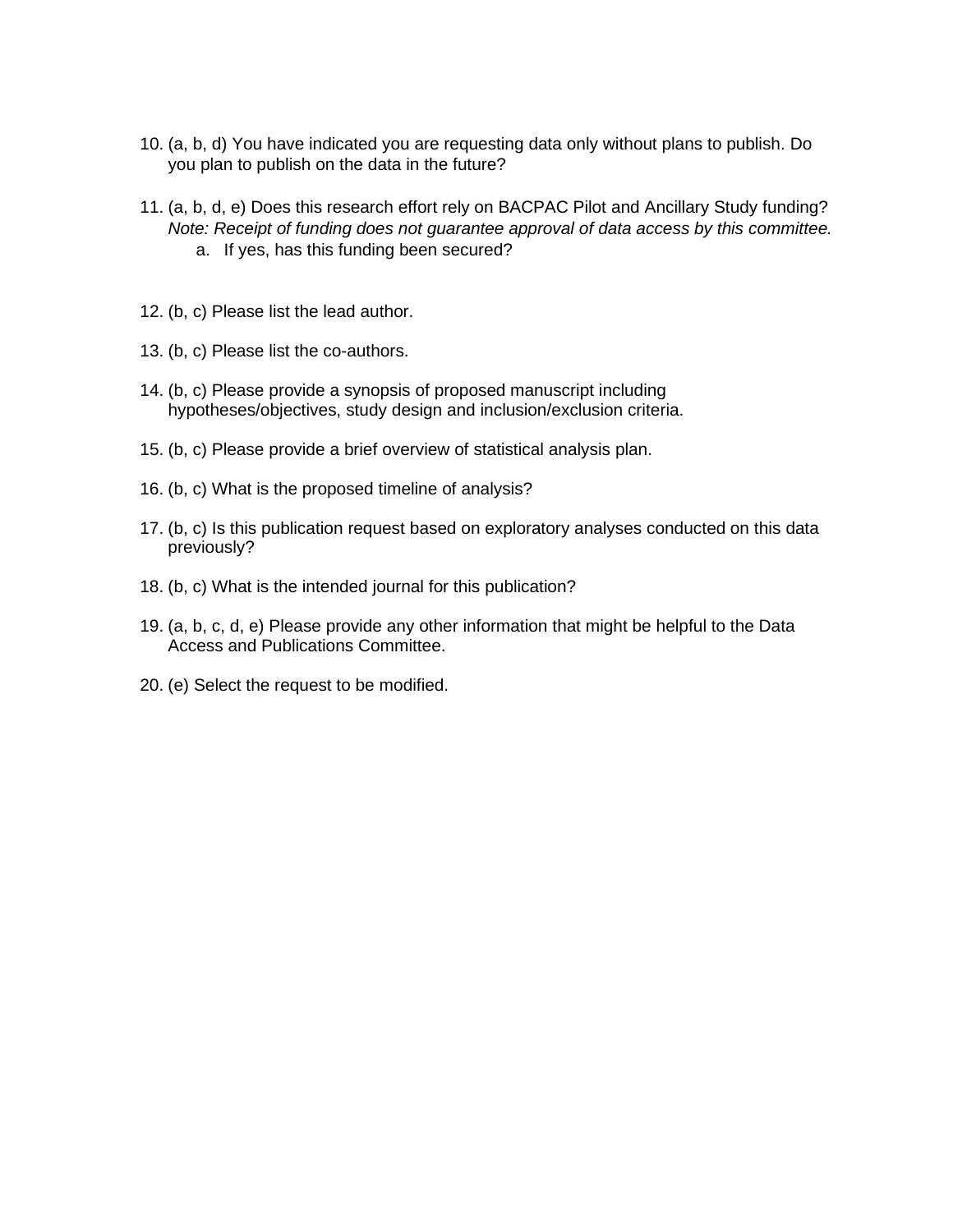# Appendix B: Grant Numbers

| <b>Grant Number</b> | Proposal Title                                                                                                                                                          | Location                                             | PI                         | Unit                    |
|---------------------|-------------------------------------------------------------------------------------------------------------------------------------------------------------------------|------------------------------------------------------|----------------------------|-------------------------|
| 01                  | 1UH2AR076731- Development, Evaluation and<br>Translation of Robotic Apparel for<br>Alleviating Low Back Pain                                                            | HARVARD UNIVERSITY WALSH, CONOR TECH                 |                            |                         |
| 01                  | 1UH2AR076736- Focused Ultrasound<br><b>Neuromodulation of Dorsal Root</b><br><b>Ganglion for Noninvasive Mitigation</b><br>of Low Back Pain                             | UNIVERSITY OF UTAH RIEKE, VIOLA                      |                            | <b>TECH</b>             |
| 01                  | 1U19AR076725- HEALing LB3P: Profiling<br>Biomechanical, Biological and<br><b>Behavioral phenotypes</b>                                                                  | UNIVERSITY OF<br>PITTSBURGH AT<br>PITTSBURGH         | SOWA,<br><b>GWENDOLYN</b>  | <b>MRC</b>              |
| 01                  | 1UH2AR076741- Imaging Epigenetic Dysregulation in<br>Patients with Low Back Pain                                                                                        | <b>MASSACHUSETTS</b><br><b>GENERAL HOSPITAL</b>      | WEY, HSIAO-<br><b>YING</b> | <b>TECH</b>             |
| 01                  | 1UH2AR076719- Novel imaging of endplate<br>biomarkers in chronic low back pain                                                                                          | UNIVERSITY OF<br>CALIFORNIA, SAN<br><b>FRANCISCO</b> | FIELDS, AARON              | <b>TECH</b>             |
| 01                  | 1UG3AR076568- Proof of concept study to treat<br>negative affect in chronic low back<br>pain                                                                            | UNIVERSITY OF<br>PITTSBURGH AT<br><b>PITTSBURGH</b>  | WASAN, AJAY                | Phase<br>$\overline{2}$ |
| 01                  | 1UG3AR076573- Randomized-controlled trial of virtual CEDARS-SINAI<br>reality for chronic low back pain to<br>improve patient-reported outcomes<br>and physical activity | <b>MEDICAL CENTER</b>                                | SPIEGEL,<br><b>BRENNAN</b> | Phase<br>2              |
| 01                  | 1UH2AR076724- Technology Research Site for<br>Advanced, Faster Quantitative<br>Imaging for BACPAC                                                                       | UNIVERSITY OF<br>CALIFORNIA, SAN<br><b>FRANCISCO</b> | MAJUMDAR,<br>SHARMILA      | <b>TECH</b>             |
| 01                  | 1UH2AR076729- The Spine Phenome Project: Enabling OHIO STATE<br><b>Technology for Personalized</b><br>Medicine                                                          | <b>UNIVERSITY</b>                                    | MARRAS,<br><b>WILLIAM</b>  | <b>TECH</b>             |
| 01                  | 1U19AR076737- UCSF Core Center for Patient-centric<br>Mechanistic Phenotyping in Chronic<br>Low Back Pain                                                               | UNIVERSITY OF<br>CALIFORNIA, SAN<br><b>FRANCISCO</b> | LOTZ, JEFFREY              | <b>MRC</b>              |